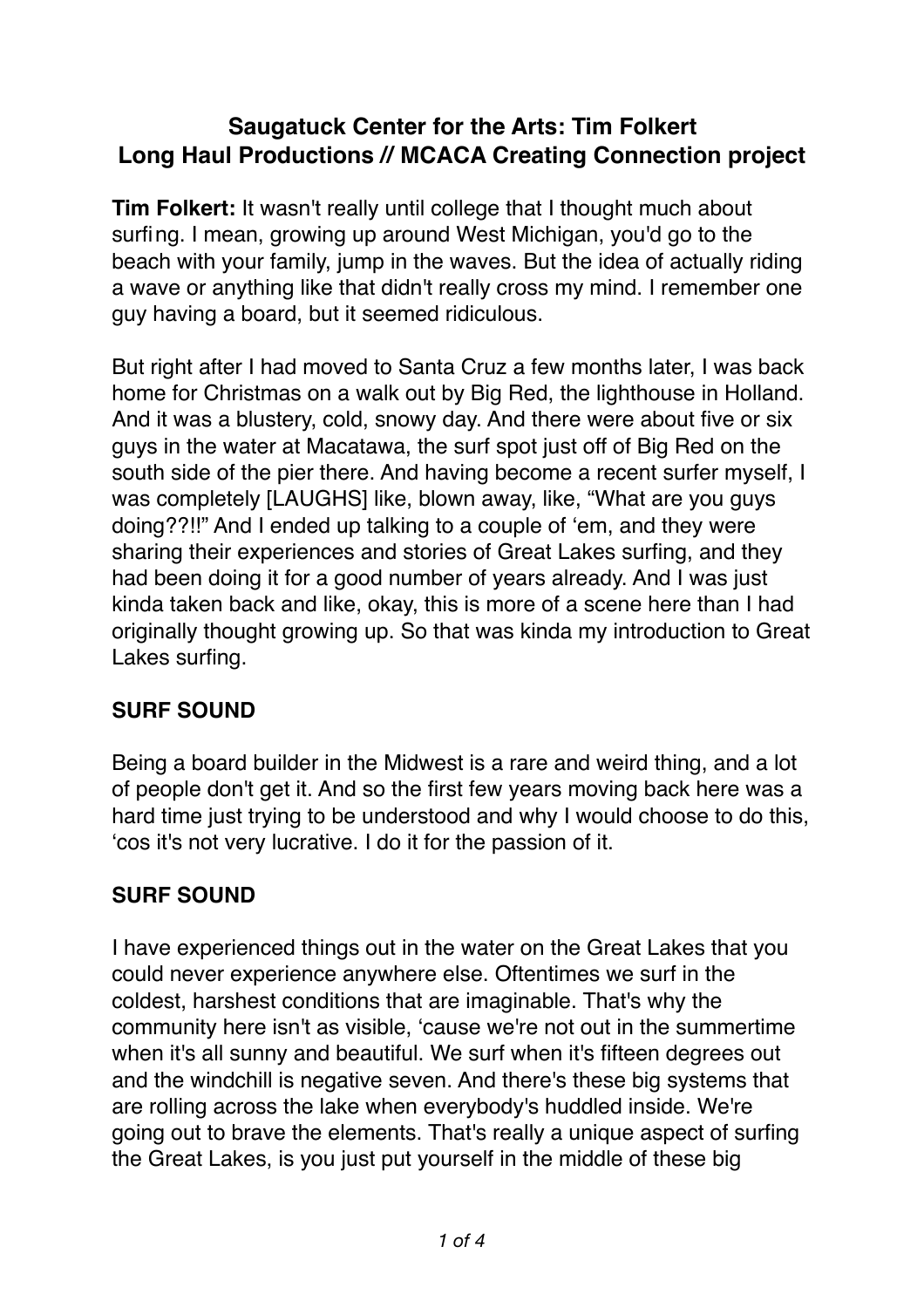weather events and experience what's happening out in nature in a completely unique way.

#### **SURF SOUND**

The beauty and the solitude and sheer moments of what these weather patterns can do and produce is as beautiful as anything I've ever seen.

### **SURF SOUND fades to SPRAY PAINT SOUND**

One of my pieces is called Wind Shift. It's these sets of triangles that are symmetrical to one another. And they kind of emanate away from each other, signifying the wind moving in opposite directions as it changes. And that's something we experience here all the time. It's part of surfing on the Great Lakes, as you're often either waiting for the wind to shift to be perfect, or the opposite is true. It's gonna go bad really fast [LAUGHS}.

### **SANDING SOUND**

A lot of my art is influenced by the stories of the lakes since man has engaged with the Great Lakes. You know, eight, to ten thousand years ago, when glaciers receded. There's been this story built on First Nations and the Voyagers and colonial rule and all the bad and the good and ugly that came around. I mean, the Great Lakes has its own history and we are an extension of that history. We are not an extension of the history of Hawaii and California. We're part of something much bigger. And I think that has been what I'm attempting to tell with my artwork, along with my personal experiences on the lakes.

## **SURF SOUND**

We see five, six foot days that resemble oceanlike conditions. The lineup, you can get good turns in, you get a few dozen surfers out there and everybody's kind of wide eyed and like, "Whoa, is this really happening here? This is special." It feels incredible. It's this release of tension that you've been waiting to release since the last time you had it. And it's just this unique sensation.

#### **SURF SOUND**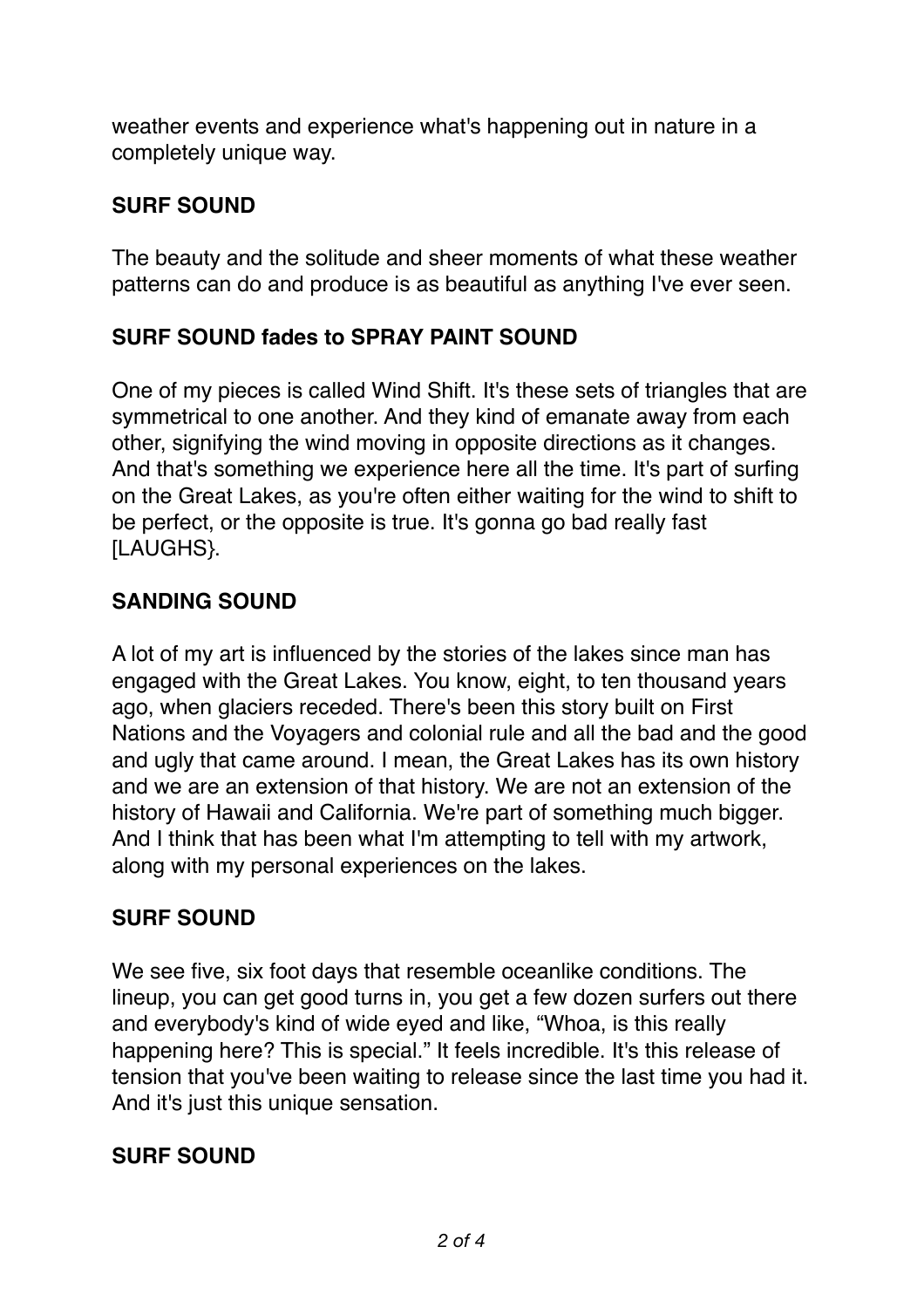It was hard to convey to people what I had learned out West, how accomplished I was in eight years of building custom surfboards out in California under some of the absolute finest craftsmen in the entire world. And so coming back to an area that doesn't appreciate that skill set and trying to, I guess, validate myself in a lot of ways, like, "Hey, I'm actually really good at this," but not really being able to connect with people at that level. And for people to like, really comprehend and understand it, it was a struggle at times.

But in January of 2018, I was contacted by the Saugatuck Center for the Arts, their marketing director, who said I might have a really neat opportunity for you to display some of your surfboards for this show, Surface Tension, at the Center for the Arts. So I head down to Saugatuck to talk about ideas of how we wanted to incorporate my boards into the gallery space. My wife had encouraged me to bring a piece of art that I had created and just put on my bedstand. It looked nice and I had no idea what to do with it. So I was like, "No, I don't need to bring that, they're more interested in my boards. That's kind of what I want to showcase." She was like, "No, it's really unique. You need to bring it." And to kind of appease her [LAUGHS], I brought it, and I didn't even bring it in. I left it in the car. 'Cause I was a little sheepish about it. I had never shown any kind of artwork or anything before.

So they started asking me about what my process was like. And I mentioned that actually had been starting to play around with doing my resin paneling as wall artwork, the same process as I do on a surfboard. But it's on a panel instead of foam. They continued to press me on this and I was like, "Okay, I have an example in the car." [LAUGHS] And so I brought them out to my car and I was blown away that they would even be interested in this.

They started asking me, "How many have you created?" And I'm like, "Whoa whoa whoa! This is all new to me. You are the first people other than my family who has seen this piece."

I'd been using leftover materials from the board building process. So this piece kind of appeared over several months. So they wanted five original art pieces, including three to four surfboards. It was the second week of November, and the show was opening January 12. And at that point, it was just like, "Yes. And I don't know if I can do this." [LAUGHS] So we pulled it off and created five original art pieces, ended up selling all five